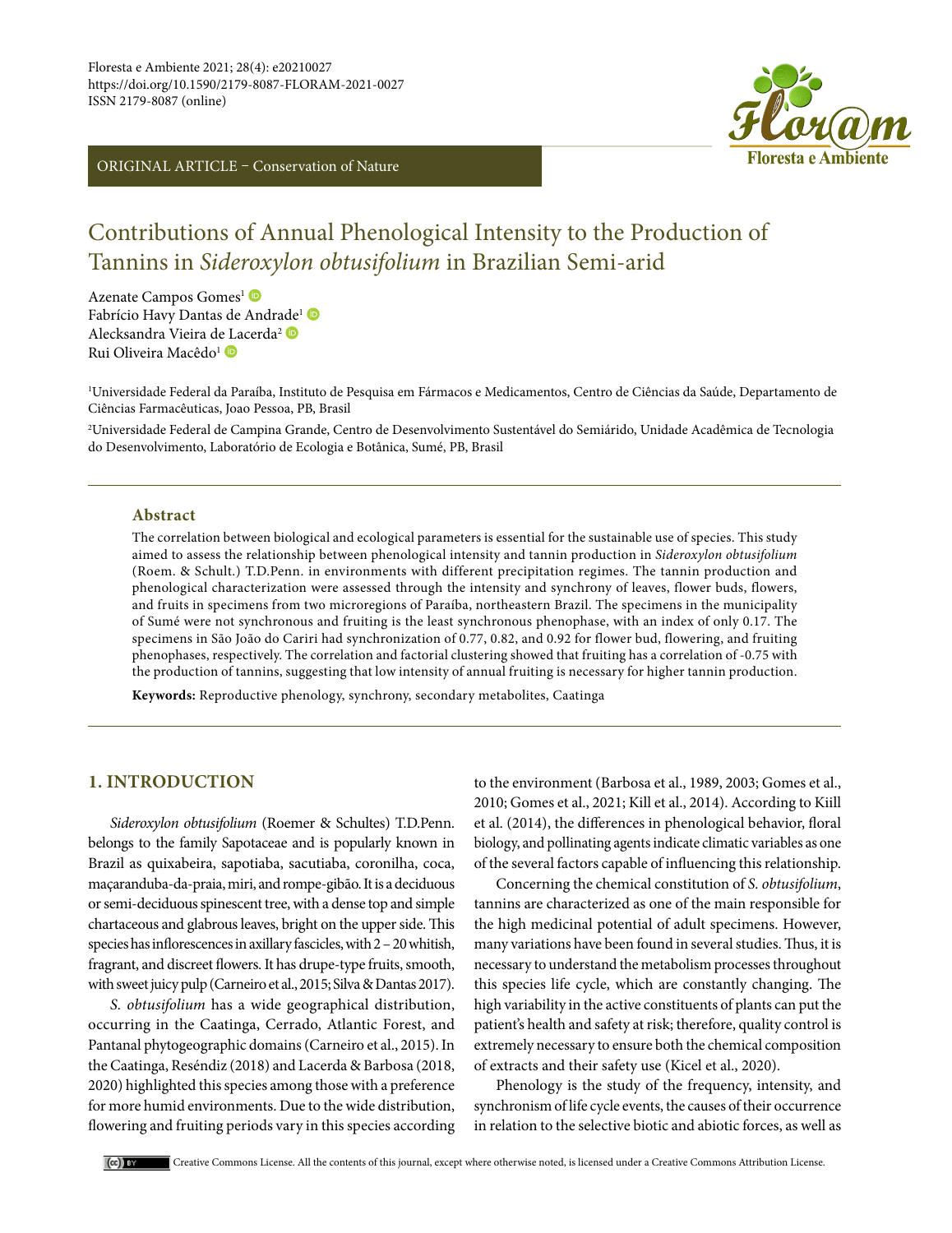the interrelation between the phases characterized by these events in one or in different species (Alencar, 1979; Augspurger, 1983; Melo & Carneiro, 2021; Rathcke & Lacey, 1985). It is one of the most important lines of ecological research for being one of the best parameters for characterizing ecosystems (Lieth & Schultz, 1974; koebsch et al., 2020). In addition, the changes expressed in each phenophase are a consequence of the whole process, which involves primary and secondary metabolites in the plants.

Given the above, this study aimed to assess the relationship between phenological intensity and tannin production in *S. obtusifolium* in environments with different precipitation regimes.

# **2. MATERIAL AND METHODS**

#### *2.1. Study area*

This research was conducted in the Cariri region of Paraíba (northeastern Brazil), located on the western fringe of the Borborema Plateau, particularly in the central region, in the state of Paraíba. This region is characterized by a sudden transition from the rainy to the dry season and vice versa, as well as by the interannual regime, whose irregularity or year-to-year variability in rainfall totals has a very dispersed temporal distribution (Alves, 2009). According to the Köeppen classification, the region has a semi-arid (BSh) climate, with rainfall concentrated in three months of the year and the occurrence of high temperatures.

Despite the proximity between "Cariri *Eastern*" and "Cariri *Western*" microregions, it is worth mentioning their distinct edaphoclimatic characteristics, which substantially interfere with the vegetation behavior. This study was carried out specifically in the "Umburana" stream (7 45' 15.3'' S and 36° 58' 01.6'' W; 571 m altitude), in the municipality of Sumé (Cariri *Western*), and in the "Gangorra" stream (7º 25' 15'' S and 36º 29' 17'' W; 460 m altitude), in the municipality of São João do Cariri (Cariri *Eastern*). Both areas are remnant conserved riparian forest in the Cariri region of Paraíba (Farias et al., 2017; Lacerda & Barbosa, 2018, 2020). São João do Cariri had a historical annual average rainfall of 410.6 mm between 1911 and 2010 (Medeiros, 2015). Sumé has an annual rainfall of 540 mm, according to data from a historical series, considering the period from 1930 to 1994 (Aesa, 2018).

## *2.2. Data collection and analysis*

## *2.2.1. Phenology*

Fifteen adult specimens of *S. obtusifolium* were sampled in each municipality. These specimens were assessed monthly

over a year, from October 2016 to September 2017, in Sumé, and from October 2017 to September 2018, in São João do Cariri. The occurrence of phenophases was analyzed from direct observation of the trees' canopies, recording the presence or absence of leaves, budding, flower buds, flowers, and fruits.

The flowering period was divided into flower bud and anthesis and the fruiting period into unripe and ripe fruits (Mariano et al., 2016). The monitoring of each phenophase was recorded based on a quantitative scale ranging from of 0 to 4 whith interval of 25% between each category for estimating the percentage of phenophase intensity in each individual. In each month, the sum of the intensity values obtained for all individuals is made and divided by the maximum possible value (number of individuals multiplied by four). The obtained value was then multiplied by 100, to turn it into a percentage value (Fournier, 1974).

The activity index (synchrony) was applied, which considers the presence or absence of phenophase. However, at a population level, this index has a quantitative character, indicating the percentage of specimens in the population that are manifesting a certain phenological event. This method was used to estimate the synchrony between the specimens in Sumé and São João do Cariri, considering that the greater the number of units undergoing the phenophase at the same time, the greater the synchrony of the population. The Augspurger (1983) method was used based on the equation 1:

$$
xi = (1/fi^{*}(n-1))^{*}(eij)
$$
\n(1)

Where,  $xi =$  Synchrony;  $fi =$  number of months an individual manifested the phenophase;  $n =$  total number of individuals that underwent the phenophase; eij = number of months in which an individual had the same phenophase simultaneously with the others

The exsiccates of the analyzed specimens were deposited in the Plant Collection of the Ecology and Botany Laboratory of the Center for Sustainable Development of the Semi-Arid (CDSA), Federal University of Campina Grande (UFCG), in the municipality of Sumé, Paraíba State.

The percentage of phenophases was calculated to describe the phenological patterns of the population, which was related to precipitation.

The climatological data of Sumé were obtained from the AESA, by the meteorological station of this municipality, located in the CDSA/UFCG. In São João do Cariri, the data were collected from the Escola Basin, belonging to the Federal University of Paraíba located in this municipality.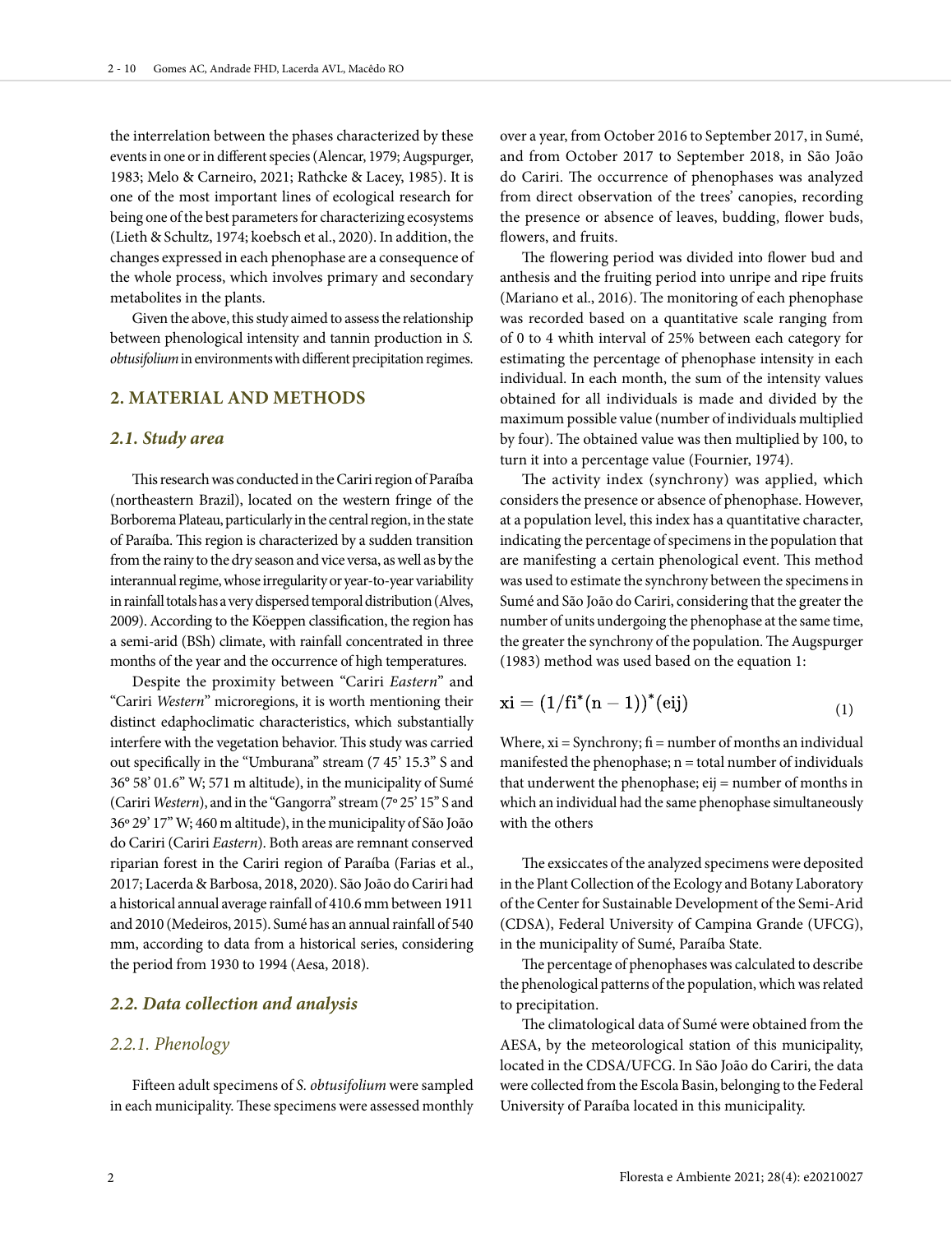## *2.2.2. Extraction, preparation, and reading of solutions*

The aerial part of the analyzed trees was ground in a knife mill and subjected to sifting to obtain plant drug with particle sizes ≥37 µm. The extract was prepared using a mechanical stirrer (IKA RW 20) at 720 Hz/min for 10 minutes, in a 50% hydroalcoholic solution at 0.03g/ml concentration. The samples were filtered using filter paper and a vacuum pump. The sample volume was then completed in a 50-ml flask, from which a 1.5 ml aliquot was separated and diluted in a 10-ml flask. To verify the repeatability of the method, three plant drug extractions were performed for each type of analysis.

## *2.2.3. Quantification of tannins*

The tannin content was determined by the vanillin-HCL method (Makkar & Becker, 1993), by which a 0.4-ml sample from the aerial part of the specimens was added to 1.5 ml of 4% vanillin solution, initially diluted in methanol and then diluted again in HCl PA (37%). Before the reaction, the vanillin-HCl solution was subjected to cooling at 20 °C. The standard stock solution was obtained by dissolving 0.2655 g of hydrated catechin (Sigma) in 50 ml of methanol. From this solution, the dilutions necessary for validation were performed.

Nine repetitions were performed (3 for each extract) during the quantification process. The reaction occurs in test tubes for 20 minutes, obtaining a final volume of 3 ml. The reading was performed at 500 nm against a blank composed of vanillin-HCl solution and hydroalcoholic solution. A visible ultraviolet spectrophotometer was used. The concentration of tannins was expressed as milligrams equivalent to catechin.

#### *2.2.4. Statistical analysis*

In the evaluation of biological parameters and quantification tannins, the Tukey test at 5% probability was used as a multiple comparison. Spearman correlation was applied to assess the correlation between precipitation and phenophases. Due to the large number of parameters used, in the development of the analytical method, multivariate analysis was applied through factor analysis by principal factors and correlation matrix with the use of the statistical software Action Stat 3.6 (2019).

# **3. RESULTS AND DISCUSSION**

The phenological behavior of specimens of *S. obtusifolium* in the municipality of Sumé differed significantly from those in the municipality of São João do Cariri. The specimens selected for the phenological study in Sumé had an average diameter at ground level of 1.30 m ±0.6 and an average height of 8.8 m ±0.7. The specimens from São João do Cariri were classified with height and diameter of 6.5 m  $\pm$ 1.5 and 0.54 m  $\pm$ 0.2 respectively, thus being classified as individuals belonging to an adult population, as they have DGL >0.3 m and height > 1.0 m (Rodal et al., 2013; Lacerda & Barbosa, 2018). Precipitation and edaphic conditions are factors that significantly influence the difference in these development parameters, since both selected areas are plant communities of conserved riparian forest, these structural characteristics being the natural conditions of the specimens from each environment.

In the comparative study of the two studied environments, it was observed that, in general, there is no total rainfall pattern for the impulse and complet of the cycle of each *S. obtusifolium* phenophases, due to the specific adaptation of each specimen according to the environment in which it is located. In the municipality of São João do Cariri, annual rainfall of 155.22 mm was recorded, and the Fournier intensity ranged from 0 - 92.8%, with the completion of cycles for all phenophases (Figure 1F-J). In Sumé the annual precipitation was 239.2 mm, however, the Fournier intensity ranged from 0 to 53% (Figure 1A-E), with an intensity of only 11.6% for the fruiting phenophase, followed by total abortion before the maturation stage (Figure 1E). In both municipalities, rainfall values were below the historical average of 500.1 mm and 468.7 mm, for Sumé and São João do Cariri, respectively. However, the monthly rainfall distribution of each environment is of great relevance for the maintenance and implementation of some phenophases according to their environment.

In Sumé, *S. obtusifolium* leaves were produced from April to July, ranging from 75.0 to 86.6%, with a significant leaf fall in December (45%), and deciduous process lasting from September to February (Figure 1A). In São João do Cariri, the vegetative phase had a peak between January and August, ranging from 75.0 to 85.7%, with leaf fall in November and December, according to the Fournier intensity (Figure 1F).

In the Sumé municipality, flower budding occurred from January to August and flowering from January to July. It is noteworthy that, only after four consecutive months of rainfall between 17 and 87 mm, Fournier intensity increased from 15 to 53.3% in July, when it reached the peak of flower budding. Flowering was little driven by rain, going from 21.6% to 25% after the highest monthly rainfall, in a year, i.e., 87 mm in March. However, all flowers aborted in the following month, and the specimens started to bloom again in May, with a peak of 25% in July, after four consecutive rainy months (Figure 1B, C). The flower budding and flowering, in São João do Cariri municipality, lasted throughout the year with a peak ranging from 57.1 to 71.4% and 71.4 to 89.2%, respectively, between November and February, after which, these values decreased and started to increase in June, ranging from 14.2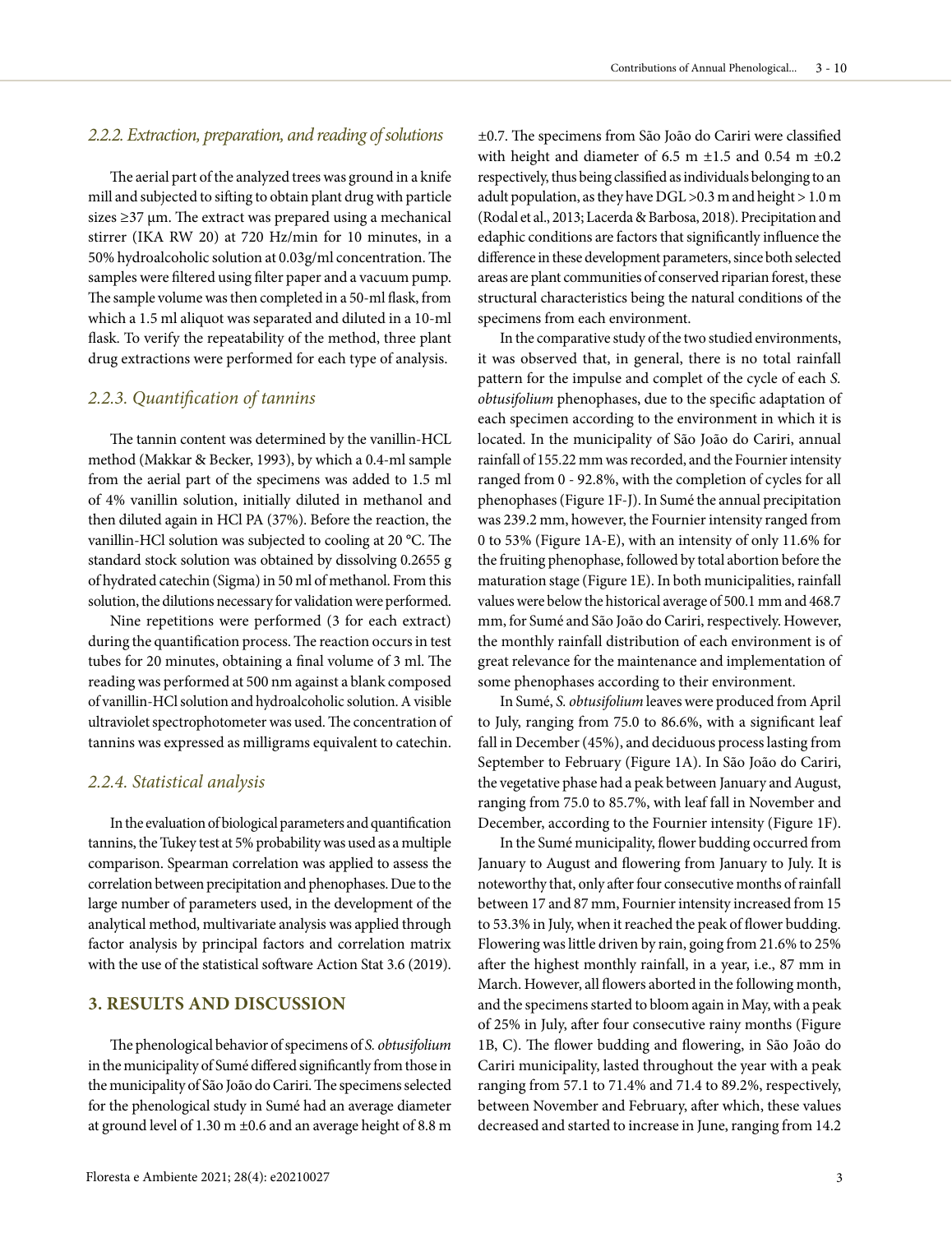to 28.7% of flower buds, until October, and from 25 to 28.5% of flowering, until September (Figure 1G, H).

The fruiting in *S. obtusifolium*, in the municipality of Sumé, occurred only in February (8.3%) and March (11.6%); however, all fruits aborted when still unripe (Figure 1D, E). The specimens in São João do Cariri produced fruits between January and May, and the greatest intensity (92.8%) for this phenophase was recorded in January and February. The highest dispersion of fruits was recorded in May because of their optimum ripening stage and period of three months for the completion of their cycle.



**Figure 1.** Phenological behavior of *Sideroxylon obtusifolium* based on Fournier intensity and rainfall in the municipalities of Sumé (A, B, C, D, E) and São João do Cariri (F, G, H, I, J)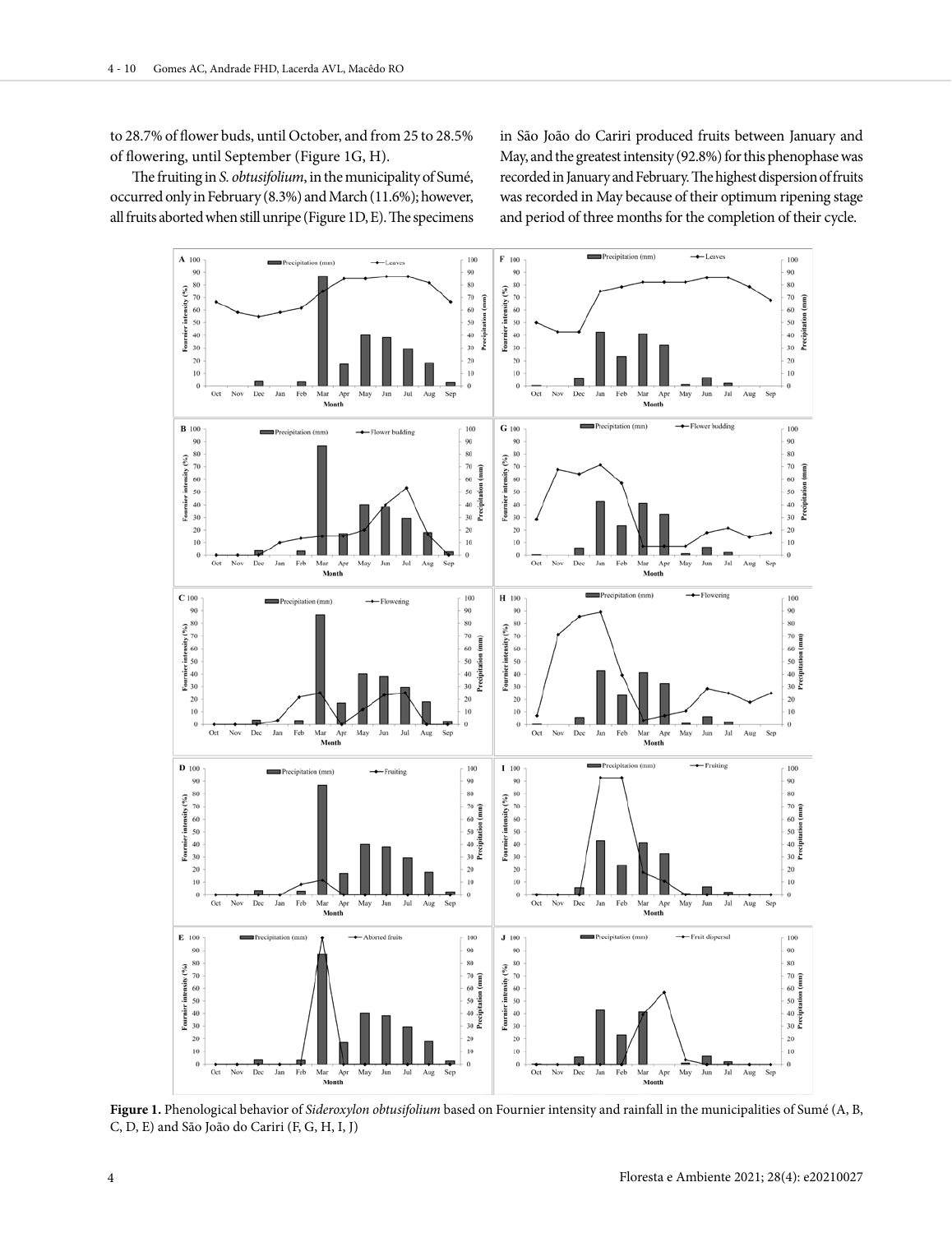According to Spearman correlation, rainfall in Sumé showed a significant positive correlation with leaf production  $(r_s = 0.71; P = 0.01)$ , flower buds  $(r_s = 0.79; P = 0.002)$  and with flowering (r = 0.63; P=0.03. São João do Cariri presented a different behavior since precipitation only showed a positive correlation with fruiting  $(r_s=0.81; P=0.001)$  and with dispersion of fruits ( $r_s$ =0.59; P=0.04). The data show different water content requirements for each phenophase of the specimens according to the environment. However, it is noteworthy that although Sumé had more parameters correlated with rainfall, which was also higher than that of São João do Cariri, the specimens from Sumé, in addition to having less phenological intensity, were unable to complete the reproductive cycle due to the abortion of the fruits.

Souza et al (2014), studying the phenology of six native tree species in a conserved area in the caatinga, observed that all species showed a positive correlation between precipitation and the formation of new leaves. Among the species studied, only *Poincianella pyramidalis* (Tul.) L.P. Queiroz (Fabaceae) and *Manihot pseudoglaziovii* Pax & K. Hoffm. (Euphorbiaceae) showed a significant correlation between precipitation and flowering. These species together with *Handroanthus heptaphyllus* (Vell.) Mattos (Bignoniaceae) also showed a positive correlation between fruiting and precipitation.

Phenological and ecological studies on the genus *Sideroxylon* and of Sapotaceae family are few reported in the literature. Thus, there is little information on the phenological behavior of *S. obtusifolium* and its relationship with biotic and abiotic factors. The information recorded so far shows a high variation in this species phenophases in the different Brazilian biomes.

In the municipality of Alagoinha (Pernambuco, Brazil), flowering in *S. obtusifolium* was recorded in the rainy season, when fruits were also produced, and the formation of new leaves occurred in the transition from the rainy to the dry season (Barbosa et al., 2003). In the sand bar of "Maricá" (Rio de Janeiro), Gomes et al. (2010) recorded an annual pattern of reproductive phenophases, with a significant positive correlation between flowering and fruiting with abiotic factors. These authors also observed that 70.1% of the fruits were aborted.

Batalha & Martins (2004), relating fruit ripening with these factors in the rainy season, observed this is common in zoochoric tree species in seasonal environments, as at this time the fruits remain attractive for a longer time, favoring the dispersion of seeds.

Flowering in the dry season seems to be a reproductive strategy for tree species in tropical forests, since the intense rainy season in these forests would result in the destruction

of flower structure in species that have tiny and fragile flowers (Nieves et al., 2017; Silva et al., 2020), such as *S. obtusifolium*.

According to Alencar (1994), water availability is a fundamental element for fruiting in species of the family Sapotaceae, which are characterized by the presence of fleshy fruits. The rainfall below the historical average value may have influenced the low fruiting and total abortion of fruits in the municipality of Sumé; however, this behavior was not observed in fruits of specimens in São João do Cariri, where there was also a rainfall index below the historical average. A high rate of fruit abortion in *Sapotaceae* was recorded in *Pouteria venosa* (Mart.) Baehni and *Manilkara subsericea* (Mart.) Dubard (Gomes et al., 2008). Gomes et al., (2010) recorded 70.01% of aborted fruits in *S. obtusifolium* in an area of riparian forest, in Maricá (Rio de Janeiro, Brazil).

Kiill et al. (2014) explain that variations in the flowering and fruiting pattern of *S. obtusifolium* in different environments may be related to the climatic conditions of each region. These authors also report that the greater production of fruits in this species is due to cross-pollination by *Apis mellifera* and Diptera species. Thus, pollinators of this species may also have been affected by the water deficit in the municipality of Sumé, possibly reducing the population and, consequently, the pollination of flowers.

Several authors have mentioned that the phenological cycles of tropical plants are complex, presenting irregular patterns of difficult inference, mainly in short-term studies (Mariano et al., 2016; Suepa et al., 2016; Sakai & Kitajima, 2019). According to Kiil et al. (2014), differences in phenological behavior, floral biology, and pollinating agents of *S. obtusifolium* indicate climatic variables as one of several factors capable of influencing this relationship.

In general, the data for fruiting corroborate with Silva et al. (2020) who reported that in the caatinga area *S. obtusifolium* fruited mainly during the rainy season, presenting high seasonality, with the highest fruiting frequencies between December and March, and a fruiting peak in February. The authors observed that, just like *S. obtusifolium*, the species *Cissus* sp., *Cynophalla flexuosa* (L.) J.Presl and *Phoradendron quadrangulare* (Kunth) Griseb. no presented in relationships between fruiting and monthly rainfall intensity.

The synchrony index of *S. obtusifolium* showed that the specimens in Sumé are not synchronous regarding flowering and fruiting stages and that fruiting phenophase is the least synchronous, with an index of only 0.17. On the other hand, in São João do Cariri, the specimens showed high synchrony values in all assessed reproductive phenophases, which had a growing synchronization, with rates of 0.77, 0.82, and 0.92 for flower buds, flowering, and fruiting, respectively (Figure 2).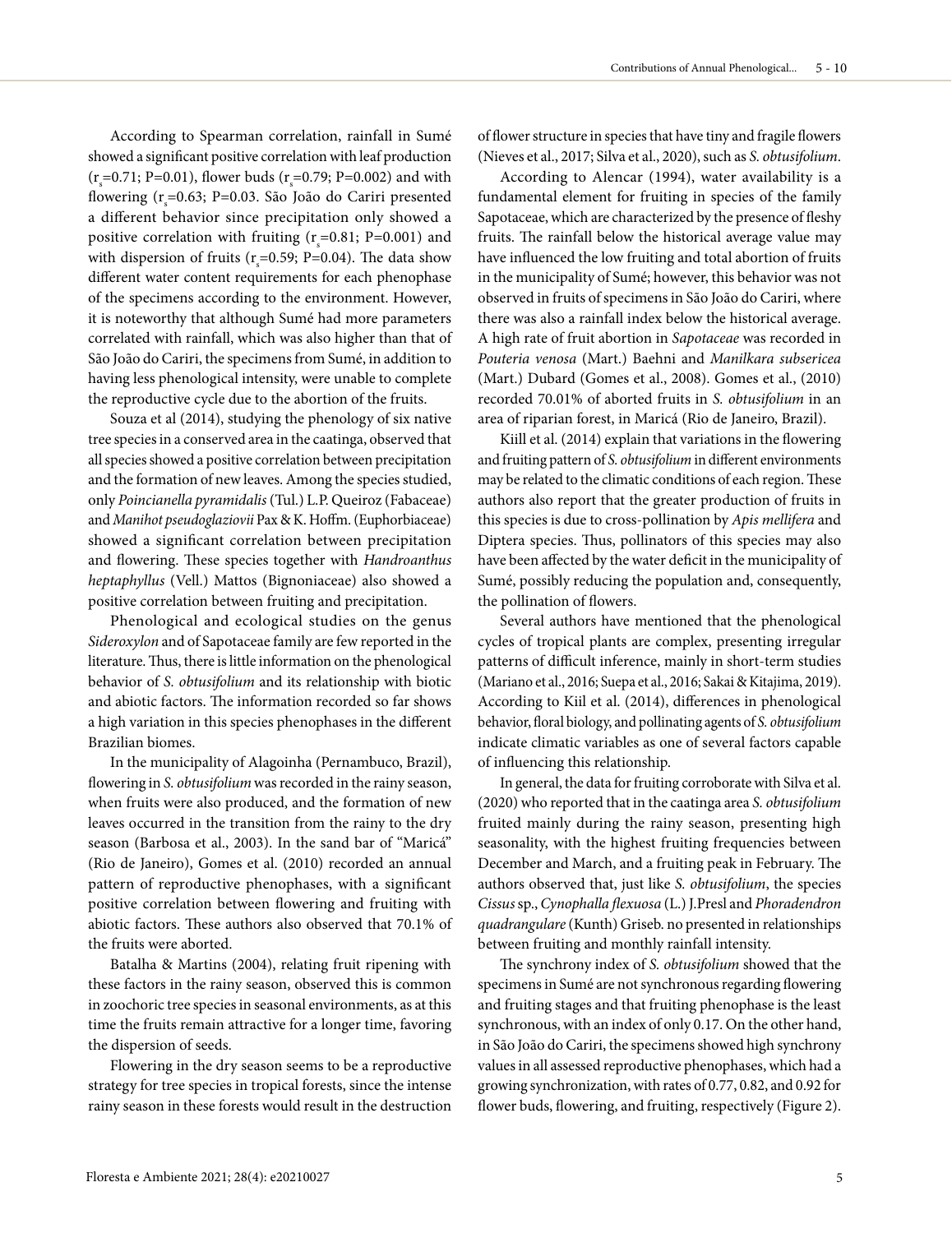

**Figure 2.** Synchrony index in the reproductive period of *Sideroxylon obtusifolium*, in the municipalities of Sumé and São João do Cariri (Semi-arid Brazil)

Phenological studies by Freitas et al. (2015), in the Brazilian Amazon, showed that *Manilkara paraensis* (Sapotaceae) has high flowering synchrony ( $Z = 0.75$ ), with perfect synchrony in a single specimen and high synchrony in the population. Concerning fruiting phenophase, specimens of *M. paraensis* had high synchrony ( $Z = 0.90$ ), with no perfect synchrony considering a single specimen, but with high synchrony between them, differently from what was observed in our research.

The low rate of synchrony in the reproductive stage, recorded when comparing the specimens in São João do Cariri,

is a strong indication that the specimens in the "Umburana" stream, in Sumé, are less adapted to changes in biotic, abiotic factors and of their interactions, as the an effect of rainfall below the historical average on vegetation.

The data showed that regarding the concentration of tannins produced by the evaluated specimens, the two areas significantly differed from each other, with emphasis on the municipality of Sumé where the concentration was 64.38 mg/g, whereas, in São João do Cariri, it was 54.93 mg/g (Figure 3).



**Figure 3.** Tannin production in adult specimens of *Sideroxylon obtusifolium*, in two areas in the Cariri region of Paraíba (Semi-arid Brazil)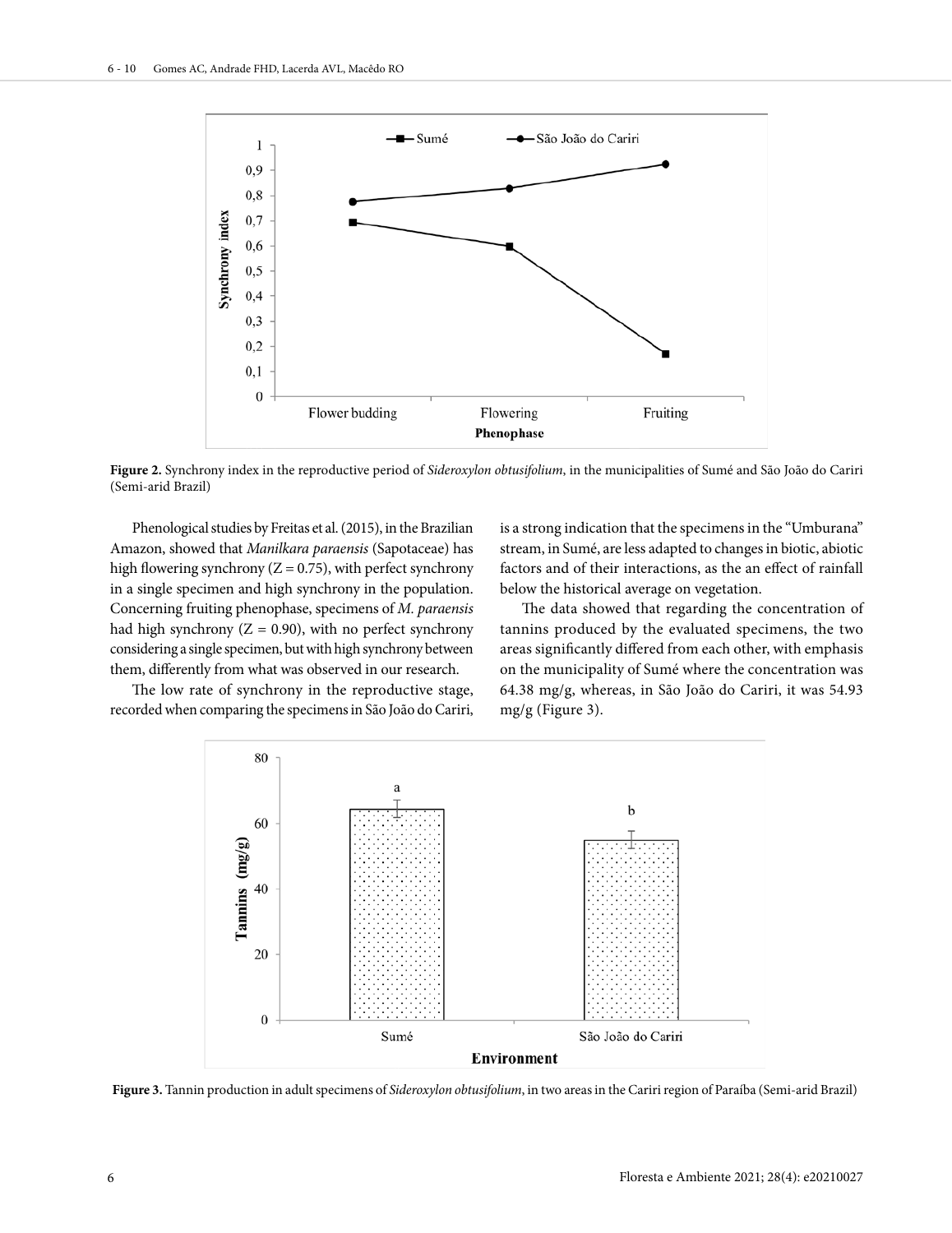The phenolic profiles of plant tissues are known to be affected by many factors, such as genotype, environment, growth stage, harvest time, process and storage conditions, and method of analysis (Vagiri et al., 2015). Changes in the content of tannins and flavonoids, combined with antioxidant activities, occur depending on the harvest month, temperature, and cultivation region. The growth factor also results in clearly different samples (Ahmed et al., 2017).

Different of plant phenophases as well as precipitation levels significantly influence the levels of release of active principles. Variations in phenolic contents were recorded and indicated as a possible product of specific stages of the plant or ecological characteristics of environments in leaves of *Tournefortia paniculata* cham (MORAES et al., 2007), as well as edaphic and climatic parameters evaluated over a year, including the wet and dry season in *Stryphnodendron* 

*adstringens* (Mart.) Coville and *Stryphnodendron polyphyllum* (Mart.) Coville (Jacobson et al., 2005).

An inverse correlation was observed between phenological data and production of tannins when relating these parameters, and the production of tannins and fruit production had the highest correlation (-7.5; P=0.04). All reproductive phenological parameters were positively correlated with each other. There was no significant correlation between the production of leaves and the other reproductive phenophases, as well as for the production of tannins (Figure 4).

The Figure 5 shows the factor loading of each parameter evaluated, informing the potential for correlation of each parameter with the data set. The correlation of leaf production with the other parameters was neutral, so this factor was excluded from the clustering. The other factors were clustered at a single level due to the high correlation between them.



**Figure 4.** Correlation between different phenophases and tannin production in *Sideroxylon obtusifolium.* L: leaves, FB: floral bud, FL: flowering; FT: fruiting, T: Tannins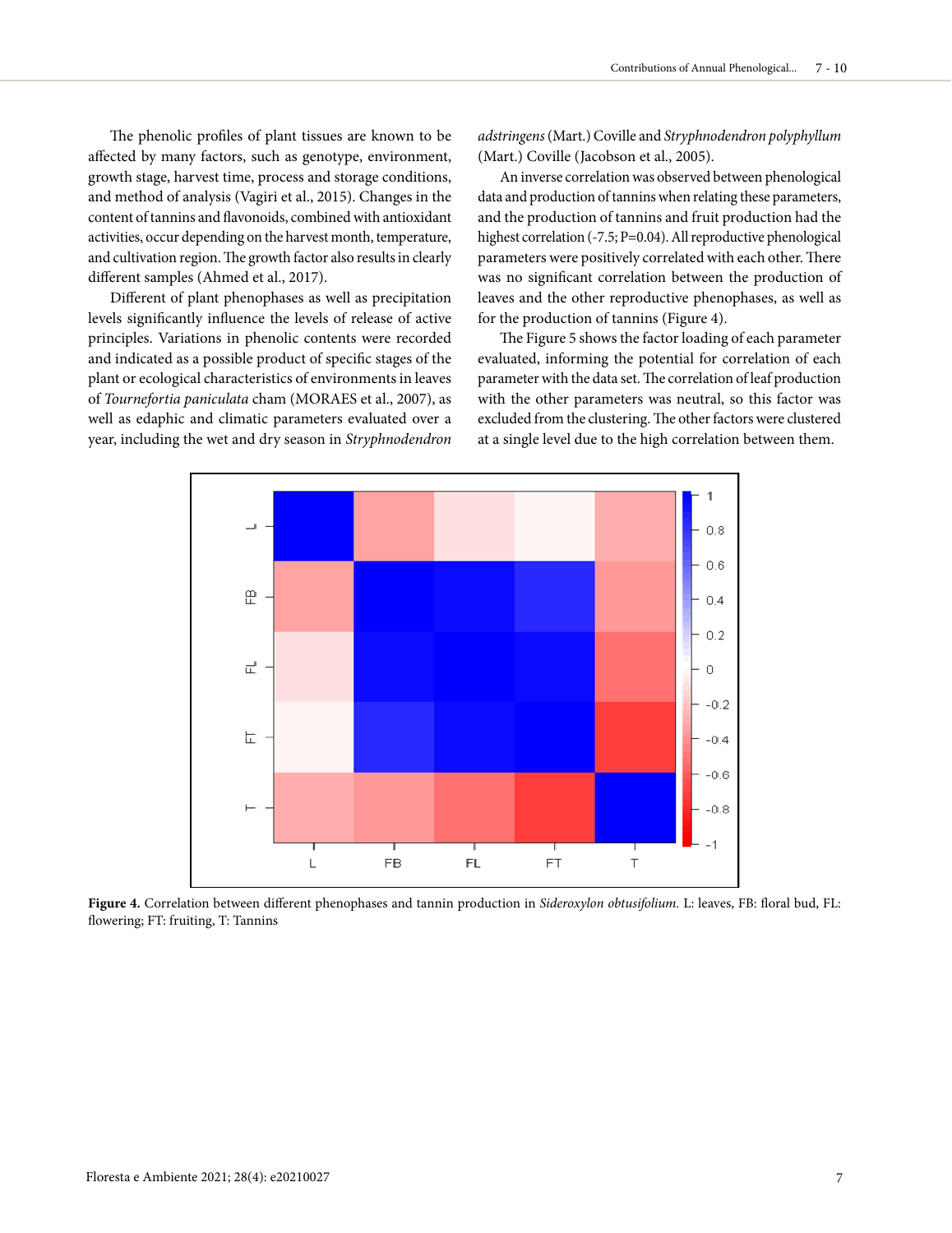

**Figure 5.** Factorial analysis diagram with the variables that make up the factor (MR1) and their respective factorial loads. L: leaves, FB: floral bud, FL: flowering; FT: fruiting, T: Tannins

Therefore, the data showed that the lower the annual reproductive phenological intensity, the higher the tannin production in *S. obtusifolium*. Thus, targeted collection of tannins should be performed in specimens with low reproductive intensity, which does not necessarily mean high vegetative intensity, as this later one had a correlation close to neutrality with all evaluated parameters.

Gomes et al. (2021) demonstrated through analytical validation and quantification how much tannins are influenced by ecological parameters and for extraction technology, highlighting the importance of seeking environmental standards to obtain raw materials within quality control standards. The authors also emphasize the importance of studies focused on the aerial part of the plants, since this has a much higher tannin concentration than the stem periderm of the *S. obtusifolium*, as in addition to its greater efficacy it will also contribute to the sustainable use of the species by not damage the plant through the removal stem periderm which is highly used by traditional communities. Therefore,

the data indicate the phenophase in which the specimens present the highest concentration of tannins, giving support to the collection of raw material for plant drugs.

# **4. CONCLUSIONS**

*S. obtusifolium* presents different phenological behavior in the two studied environments, confirmed mainly by the difference of the low synchrony index between each environment.

The production of tannins was also influenced by the collection region, showing an inverse correlation with reproductive phenology, especially with fruiting, indicating that the more intense the period of this phenophase, the lower the concentration of tannins in the species.

The data showed the occurrence of populations with different behaviors and provided support for the managed collection of *S. obtusifolium*, indicating the period for collection fruits, and raw material for extract tannins for medicinal purposes in the semi-arid region of Paraíba.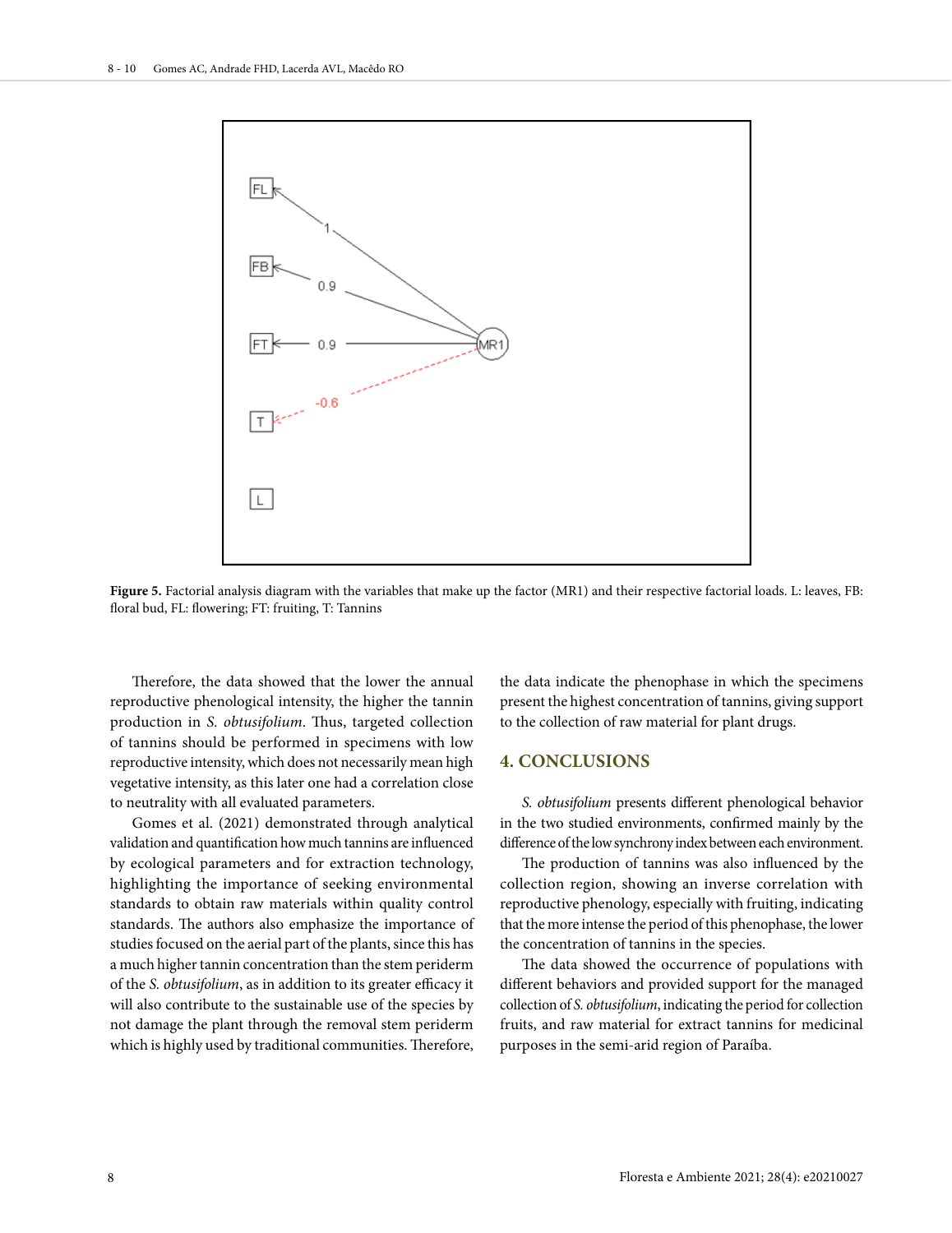# **SUBMISSION STATUS**

Received: 8 Apr. 2021 Accepted: 7 Oct. 2021 Associate editor: Rodrigo Studart Corrêa

# **CORRESPONDENCE TO**

#### **Azenate Campos Gomes**

Universidade Federal da Paraíba, Conj. Pres. Castelo Branco III, CEP 58059-900, João Pessoa, PB, Brasil e-mail: azenatecampos@gmail.com

# **AUTHORS' CONTRIBUTIONS**

Azenate Campos Gomes: Conceptualization (Equal); Data curation (Equal); Formal analysis (Equal); Funding acquisition (Equal); Investigation (Equal); Methodology (Equal); Project administration (Equal); Software (Equal); Validation (Equal); Writing-original draft (Equal); Writingreview & editing (Equal).

Fabricio Havy Dantas de Andrade: Methodology (Equal); Supervision (Equal).

Alecksandra Vieira de Lacerda: Conceptualization (Equal); Data curation (Equal); Formal analysis (Equal); Methodology (Equal); Project administration (Equal); Resources (Equal); Supervision (Equal); Validation (Equal); Visualization (Equal); Writing-review & editing (Equal)

Rui Oliveira Macêdo: Conceptualization (Equal); Data curation (Equal); Formal analysis (Equal); Funding acquisition (Equal); Methodology (Equal); Project administration (Equal); Resources (Equal); Validation (Equal); Writing-review & editing (Equal)

## **REFERENCES**

Aesa. Agencia natural das águas Nacional da Águas. *Tabelas de dados da estação de Sumé*. Acesso em 01 de setembro de 2018**.** Disponível em: http://pcd.aesa.pb.gov.br/?command=RTMCescreen=Tabela\_Sume.

Ahmed ZB, Yousfi M, Viaene J, Dejaegher B, Demeyer K, Mangelings D et al. Seasonal, gender and regional variations in total phenolic, flavonoid, and condensed tannins contents and in antioxidant properties from *Pistacia atlantica* ssp. leaves. *Pharmaceutical biology* 2017; 55(1): 1185-1194.

Alencar JDC, Almeida RAD, Fernandes NP. Fenologia de espécies florestais em floresta tropical úmida de terra firme na Amazônia Central. *Acta amazônica* 1979; 9(1): 163-199.

Alencar JC. Fenologia de cinco espécies arbóreas tropicais de Sapotaceae correlacionadas a variáveis climáticas na Reserva Ducke, Manaus, AM. *Acta Amazonica* 1994; 24(1): 161-182.

Alves JJA, Araújo MA, Nascimento SS. Degradação da Caatinga: Uma Investigação Eco geográfica. *Revista Caatinga* 2009; 22(3): 126-135**.** 

Augspurger CK. "Phenology, flowering synchrony, and fruit set of six neotropical shrubs". *Biotr*ó*pica* 1983; 15(1): 257–267.

Barbosa DCDA, Alves JLDH, Prazeres SDM, Paiva AMA. Dados fenológicos de 10 espécies arbóreas de uma área de caatinga (Alagoinha-PE). *Acta Botânica Brasílica* 1989; 3(2): 109-118.

Barbosa DCA, Barbosa MCA, Lima LCM. Fenologia de espécies lenhosas da Caatinga. In: Leal IR, Tabarelli M, Silva, JMC, editores. *Ecologia e conservação da Caatinga*. Recife: UFPE; 2003.

Batalha MA, Martins FR. Reproductive phenology of the cerrado plant community in Emas National Park (central Brazil). *American Journal of Botany* 2004; 52(1): 149-161.

Carneiro CE, Araujo AA, Almeida Jr EB, Araujo MHT. Sapotaceae in Lista de Espécies da Flora do Brasil. *Rodriguésia* 2015; 66(4): 1085-1113.

Farias RC, Lacerda AV, Gomes AC, Barbosa FM, Dornelas CSM. Riqueza florística em uma área ciliar de Caatinga no Cariri *Western* da Paraíba, Brasil. *Revista Brasileira de Gestão Ambiental e Sustentabilidade* 2017; 4(7): 109-118.

Fournier, L. A. Un metodo cuantitativo para la medición de características fenológicas en arboles. *Turrialba* 1974; 24(4): 422-423.

Freitas LJ, Lima RB, Barbosa Filho MN, Castro PC, Júnior FDOC. Fenologia reprodutiva de cinco espécies arbóreas em ecossistema de terra firme na Amazônia Brasileira. *Amazonian Biota* 2015; 5(2): 38-44.

Gomes AC, Andrade FHD, Lacerda AV, Macêdo RO. Reproductive phenology in the standardization of tannins in plant drugs of specimens of *Sideroxylon obtusifolium* (Roem. & Schult.) TD Penn. *Brazilian Journal of Botany* 2021; 44(1):561–573.

Gomes R. Fenologia reprodutiva de quatro espécies de Sapotaceae na restinga de Maricá, RJ. *Revista Brasileira de Botânica* 2008; 31(4): 679-687.

Gomes R, Pinheiro MCB, Lima HAD, Santiago-Fernandes LDR. Floral biology of Manilkara subsericea and *Sideroxylon obtusifolium* (Sapotaceae) in restinga. *Brazilian Journal of Botany* 2010; *33*(2): 271-283.

Jacobson, TKB, Garcia J, Santos, CS, Duarte JB, Farias JG, Kliemann HJ. Influência de fatores edáficos na produção de fenóis totais e taninos de duas espécies de barbatimão (*Stryphnodendron* sp.). *Pesquisa Agropecuária Tropical* 2005; 35(3): 163-169.

Kicel A, Owczarek A, Kapusta P, Czepas JK, Olszewska MA. Contribution of individual polyphenols to antioxidant activity of Cotoneaster bullatus and Cotoneaster zabelii leaves—Structural relationships, synergy effects and application for quality control. *Antioxidants* 2020; *9*(1): 69.

Kill LH, Martins CTVD, Silva PP. Biologia reprodutiva de *Sideroxylon obtusifolium* (Roem. & Schult.) TD Penn. (Sapotaceae) na região semiárida da Bahia. *Revista árvore* 2014; 38(6): 1015-1025.

Koebsch F, Sonnentag O, Järveoja J, Peltoniemi M, Alekseychik P, Aurela M, et al. Refining the role of phenology in regulating gross ecosystem productivity across European peatlands. *Global change biology* 2020; *26*(2): 876-887.

Lacerda AV, Barbosa FM. Fitossociologia de Vegetação Arbustivo-Arbórea de uma Área Ribeirinha, Semiárido Paraibano, Brasil. *Gaia Scientia* 2018; 12(2): 34-43.